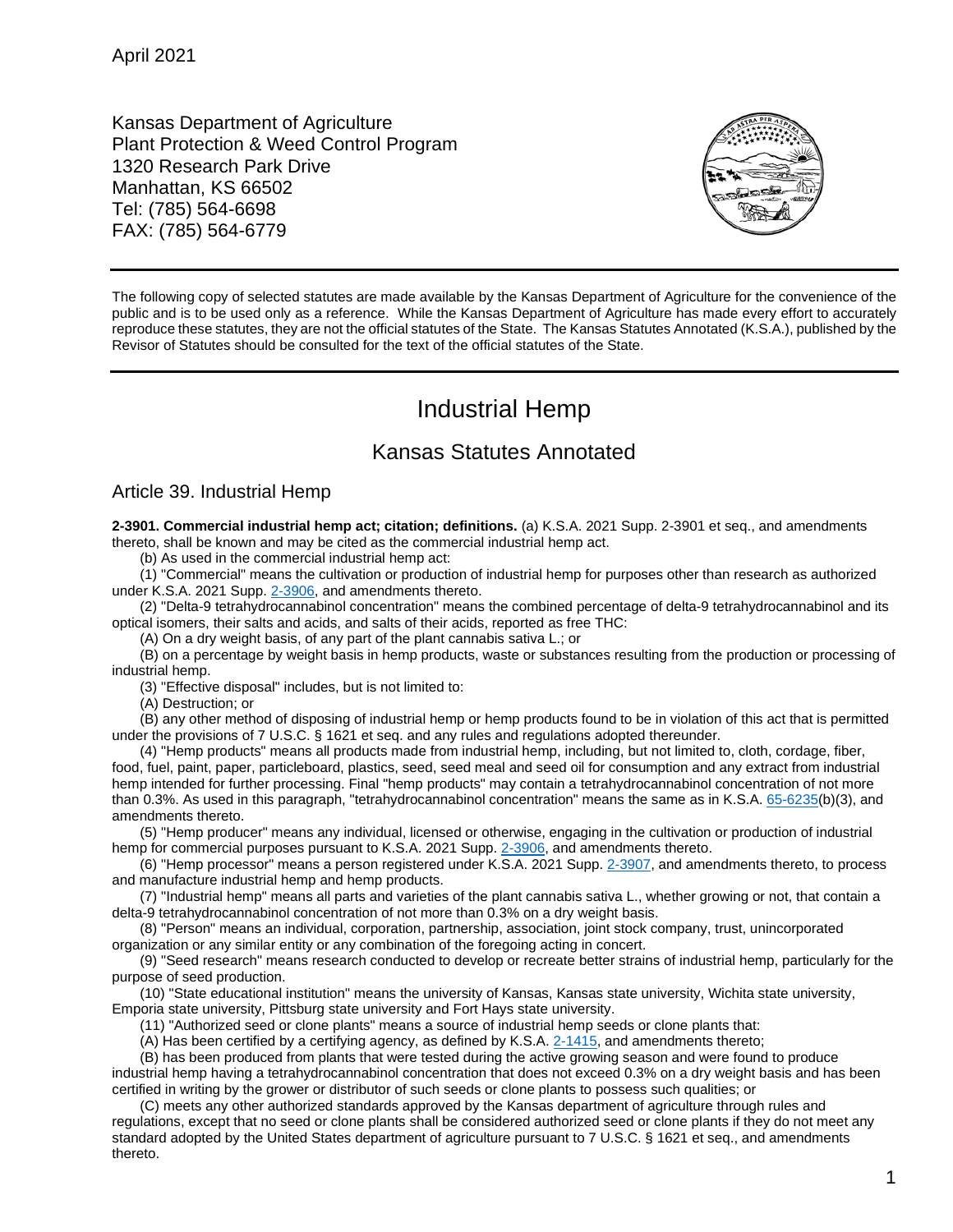## **History:** L. 2018, ch. 62, § 1; L. 2019, ch. 37, § 7; L. 2021, ch. 76, § 3; April 29.

**2-3902. Same; industrial hemp research and cultivation; licensure; criminal history record checks; rules and regulations; fees; reports to the legislature.** (a) The Kansas department of agriculture, alone or in coordination with a state educational institution, may cultivate industrial hemp grown from authorized seed or clone plants and promote the research and development of industrial hemp, in accordance with 7 U.S.C. § 5940. This research may include:

(1) Oversight and analysis of growth of industrial hemp to conduct agronomy research and analysis of required soils, growing conditions and harvest methods relating to the production of various varieties of industrial hemp that may be suitable for various commercial hemp products;

(2) seed research on various types of industrial hemp that are best suited to be grown in Kansas, including seed availability, creation of hybrid types, in-the-ground variety trials and seed production;

(3) analysis on the economic feasibility of developing an industrial hemp market in various types of industrial hemp that can be grown in Kansas;

(4) analysis on the estimated value-added benefits, including environmental benefits, that Kansas businesses would reap by having an industrial hemp market of Kansas-grown industrial hemp varieties;

(5) a study on the agronomy research conducted worldwide relating to industrial hemp varieties, production and utilization;

(6) a study on the feasibility of attracting federal and private funding for industrial hemp research; and

(7) a pilot program in Russell county, and other counties as determined by the department, for the purpose of economic development, research, cultivation, market analysis, manufacturing and transportation of industrial hemp and industrial hemp products.

(b) In the event that the department acts alone to cultivate industrial hemp grown from authorized seed or clone plants and to promote the research and development of industrial hemp, the secretary of agriculture shall establish an advisory board within the department to review and recommend applications for pilot projects and research proposals to the secretary. The secretary shall not approve any such project or proposal without the recommendation of the advisory board.

(c) The department shall oversee and annually license all individuals participating in the cultivation, growth, research, oversight, study, analysis, transportation, processing or distribution of authorized seed or clone plants or industrial hemp pursuant to this section. The department shall establish fees for licenses, license renewals and other necessary expenses to defray the cost of implementing and operating the provisions of this section in this state on an ongoing basis. Any modification fee established by the department for any requested change to a license that was previously issued by the department under this section shall not exceed \$50.

(d)(1) The department shall require, as a qualification for initial or continuing licensure, all individuals seeking a license or license renewal under the research program established under this section to be fingerprinted and to submit to a state and national criminal history record check. The fingerprints shall be used to identify the individual and to determine whether the individual has a record of criminal history in this state or any other jurisdiction. The department is authorized to submit the fingerprints to the Kansas bureau of investigation and the federal bureau of investigation for a state and national criminal history record check. The department may use the information obtained from fingerprinting and the criminal history record check for purposes of verifying the identification of the individual and for making an official determination of the qualifications for initial or continuing licensure pursuant to this section and rules and regulations promulgated hereunder. Disclosure or use of any information received by the department for any purpose other than the purposes provided for in this section shall be a class A misdemeanor and shall constitute grounds for removal from office or termination of employment.

(2) An individual who has been convicted of a felony violation of article 57 of chapter 21 of the Kansas Statutes Annotated, and amendments thereto, or a substantially similar offense in another jurisdiction, within the immediately preceding 10 years, shall be disqualified from initial or continuing licensure under this section.

(3) The Kansas bureau of investigation may charge a reasonable fee for conducting a criminal history record check.

(4) The individual seeking a license or license renewal under this section shall pay the costs of fingerprinting and the state and national criminal history record checks.

(e) The secretary of agriculture shall promulgate rules and regulations to carry out the provisions of this section on or before December 31, 2019, except that no such promulgated rule or regulation shall concern the recording of license plates. Such rules and regulations shall include, but not be limited to, a requirement that license holders shall have a current license in their possession at all times that they are engaged in the cultivation, growth, research, oversight, study, analysis, transportation, processing or distribution of authorized seed or clone plants or industrial hemp pursuant to this section.

(f) The department shall submit a report to the legislature outlining the steps and timeline to implement a process that would allow individuals and business entities to grow and process industrial hemp in Kansas and to sell industrial hemp in other states. Such report shall be submitted to the senate standing committee on agriculture and natural resources and the house standing committee on agriculture on or before January 14, 2019. The department shall send such committees an annual supplemental report on the continued progress of such process at the beginning of each regular legislative session for the following three years.

(g) Nothing in this section shall be construed to authorize any individual to violate any state or federal law.

(h) The legislature shall review the provisions of this section prior to July 1, 2022.

**History:** L. 2018, ch. 62, § 2; L. 2019, ch. 37, § 8; July 1.

**2-3903. Same; commercial industrial hemp act licensing fee fund.** (a) The alternative crop research act licensing fee fund created in the state treasury shall be renamed the commercial industrial hemp act licensing fee fund and continue to be administered by the secretary of agriculture. All expenditures from the commercial industrial hemp act licensing fee fund shall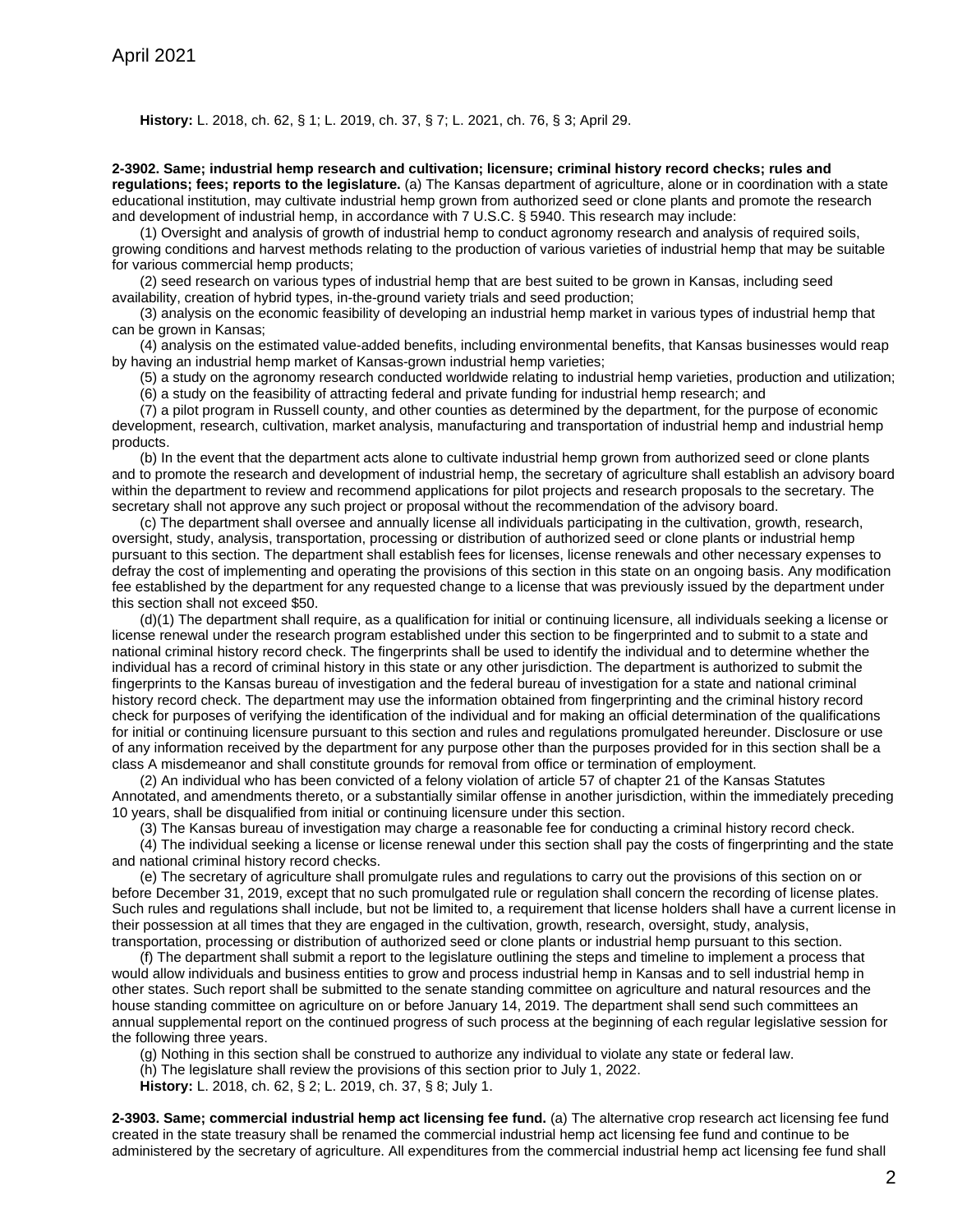be made in accordance with appropriation acts upon warrants of the director of accounts and reports issued pursuant to vouchers signed by the secretary of agriculture or the secretary's designee.

(b) Except as provided in K.S.A. 2021 Supp. [2-3907,](http://www.ksrevisor.org/statutes/chapters/ch02/002_039_0007.html) and amendments thereto, licensing and renewal fees shall be established pursuant to rules and regulations adopted by the secretary under the commercial industrial hemp act. The amounts received for such fees shall be deposited in the state treasury in accordance with K.S.A. [75-4215,](http://www.ksrevisor.org/statutes/chapters/ch75/075_042_0015.html) and amendments thereto, and shall be credited to the commercial industrial hemp act licensing fee fund. **History:** L. 2018, ch. 62, § 3; L. 2019, ch. 37, § 9; L. 2021, ch. 76, § 4; April 29.

**2-3904. Research program licenses; application deadline extension for 2019 growing season.** The secretary of agriculture shall continue to accept any applications for licensure submitted under the provisions of K.S.A. 2018 Supp. 2-3902, and amendments thereto, for the 2019 growing season from March 1, 2019, through June 1, 2019. **History:** L. 2019, ch. 37, § 3; April 18.

**2-3905. Commercial industrial hemp act; legislative intent.** (a) It is the intent of the legislature of the state of Kansas that the implementation of the commercial industrial hemp act by the Kansas department of agriculture shall be conducted in the least restrictive manner allowed under federal law.

(b) This section shall be a part of and supplemental to the commercial industrial hemp act, K.S.A. 2018 Supp. 2-3901 et seq., and amendments thereto.

**History:** L. 2019, ch. 37, § 1; April 18.

**2-3906. Commercial industrial hemp plan; requirements for hemp producers; violations by hemp producers; criminal history record checks; license modification fee limit.** (a) The Kansas department of agriculture, in consultation with the governor and attorney general, shall submit a plan to the United States department of agriculture under which the Kansas department of agriculture will monitor and regulate the commercial production of industrial hemp within the state in accordance with 7 U.S.C. § 1621 et seq. and any rules and regulations adopted thereunder.

(b) Such plan shall include the following:

(1) A procedure to maintain relevant information regarding land on which industrial hemp is produced, including a legal description of the land, for a period of not less than three calendar years;

(2) a procedure for testing, using post-decarboxylation or other similarly reliable methods, the delta-9 tetrahydrocannabinol concentration levels of industrial hemp produced;

(3) a procedure for the effective disposal of industrial hemp and hemp products that are found to be in violation of this act; (4) any licensing requirements or other rules and regulations deemed necessary by the Kansas department of agriculture for the proper monitoring and regulation of industrial hemp cultivation and production for commercial purposes, including, but not limited to, fees for licenses, license renewals and other necessary expenses to defray the cost of implementing and operating the plan on an ongoing basis;

(5) a procedure for the creation of documentation that any person in possession of unprocessed industrial hemp may use to prove to any law enforcement officer that such industrial hemp was lawfully grown under this section;

(6) a procedure for conducting annual inspections of, at a minimum, a random sample of hemp producers to verify that industrial hemp is not produced in violation of this act; and

(7) any other procedures necessary to meet the requirements set forth in 7 U.S.C. § 1621 et seq. and any rules and regulations adopted thereunder.

(c)(1) A hemp producer who negligently violates this section or any rules and regulations adopted hereunder shall not be subject to any state or local criminal enforcement action, but shall comply with the following corrective actions as applicable:

(A) A reasonable date by which the hemp producer shall correct the negligent violation; and

(B) a requirement that the hemp producer shall periodically report to the Kansas department of agriculture on the hemp producer's compliance with this section and rules and regulations adopted hereunder, for a period of not less than the next two calendar years.

(2) A hemp producer who negligently violates this section or any rules and regulations adopted hereunder three times in a five-year period shall be ineligible to produce industrial hemp for a period of five years beginning on the date of the third violation.

(3) The Kansas department of agriculture shall immediately report any violation by a hemp producer with a greater culpable mental state than negligence to the attorney general and such hemp producer shall not be subject to the exemption in subsection

(c)(1). (d) Any individual otherwise eligible to become a licensed hemp producer shall not be eligible to produce industrial hemp if such individual has submitted any materially false information in any application to become a licensed hemp producer.

(e)(1) The department shall require, as a qualification for initial or continuing licensure, all individuals seeking a license or license renewal as a hemp producer under this section to be fingerprinted and to submit to a state and national criminal history record check. The fingerprints shall be used to identify the individual and to determine whether the individual has a record of criminal history in this state or any other jurisdiction. The department is authorized to submit the fingerprints to the Kansas bureau of investigation and the federal bureau of investigation for a state and national criminal history record check. The department may use the information obtained from fingerprinting and the criminal history record check for purposes of verifying the identification of the individual and for making an official determination of the qualifications for initial or continuing licensure as a hemp producer pursuant to this section and rules and regulations promulgated hereunder. Disclosure or use of any information received by the department for any purpose other than the purposes provided for in the commercial industrial hemp act shall be a class A misdemeanor and shall constitute grounds for removal from office or termination of employment.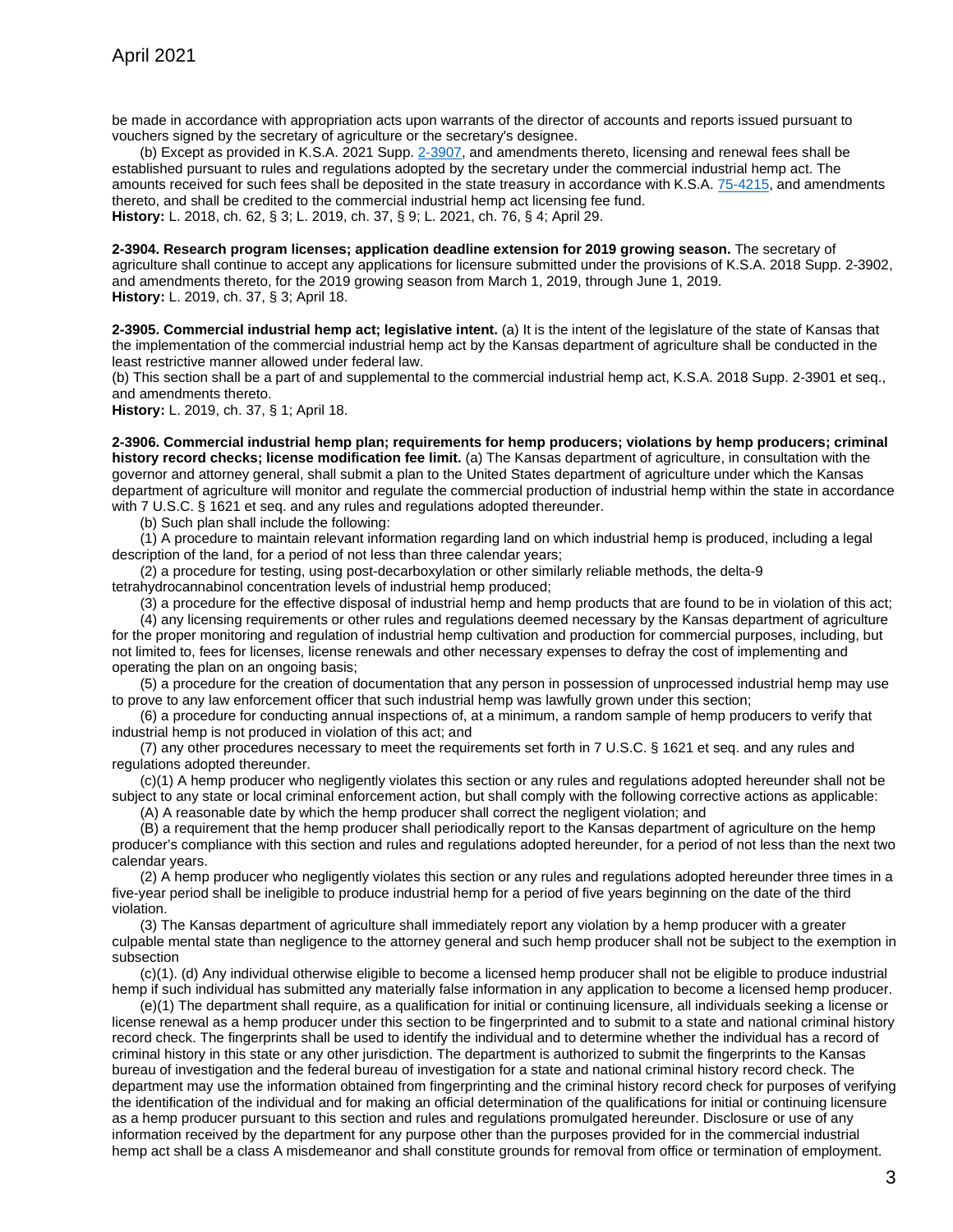(2) An individual who has been convicted of a felony violation of article 57 of chapter 21 of the Kansas Statutes Annotated, and amendments thereto, or a substantially similar offense in another jurisdiction, within the immediately preceding 10 years, shall be disqualified from initial or continuing licensure as a hemp producer under this section.

(3) The Kansas bureau of investigation may charge a reasonable fee for conducting a criminal history record check. (4) The individual seeking a license or license renewal as a hemp producer under this section shall pay the costs of fingerprinting and the state and national criminal history record checks.

(f) The secretary of agriculture shall promulgate rules and regulations to implement the plan submitted to the United States department of agriculture and to otherwise effectuate the provisions of this section.

(g) Upon the repeal of 7 U.S.C. § 5940 or either the adoption of a federal plan by the United States department of agriculture that allows for the cultivation and production of industrial hemp for commercial purposes within the state or upon the adoption of rules and regulations by the Kansas secretary of agriculture that establish the cultivation and production of industrial hemp for commercial purposes within the state, the Kansas department of agriculture may discontinue the industrial hemp research program established pursuant to K.S.A. 2018 Supp. 2-3902, and amendments thereto.

(h) Any modification fee established by the department for any requested change to a license that was previously issued by the department under this section shall not exceed \$50.

(i) Any licensing or other fees collected pursuant to this section and any rules and regulations adopted hereunder shall be deposited in the commercial industrial hemp act licensing fee fund established by K.S.A. 2018 Supp. 2-3903, and amendments thereto, for all costs of the administration of the commercial production of industrial hemp.

(j) This section shall be a part of and supplemental to the commercial industrial hemp act, K.S.A. 2018 Supp. 2-3901 et seq., and amendments thereto.

**History:** L. 2019, ch. 37, § 2; April 18.

**2-3907. Requirements for hemp processors; registration; penalties; criminal history record checks.** (a) The state fire marshal shall create and maintain a registry of all hemp processors operating within the state of Kansas.

(b) Any person engaging in the processing of industrial hemp shall register annually with the state fire marshal prior to processing industrial hemp.

(c) Registration shall expire annually on June 30. Registration fees, not to exceed \$1,000, shall be established pursuant to rules and regulations adopted by the state fire marshal.

(d) Any person required to register as a hemp processor pursuant to this section shall submit an annual registration application on a form provided by the state fire marshal that shall include, at a minimum:

(1) The full legal name, date of birth, address and telephone number of the applicant. If the applicant is not an individual, the same information shall also be provided for all owners and the individual responsible for all industrial hemp processing and related activities performed by the applicant;

(2) the physical location of any premises that will serve as a part of the applicant's industrial hemp processing operations;

(3) a brief description of the industrial hemp processing methods, activities and products planned for production; and

(4) certification that such applicant has fully complied with the fingerprinting and criminal history record check

requirements contained in this section, if applicable. Any such applicant who provides a false statement of compliance with such requirements shall be guilty of a class C nonperson misdemeanor.

(e) The state fire marshal shall provide an updated list of all hemp processors to the Kansas bureau of investigation and to the county sheriff in each county where a hemp processor is located as often as is reasonably required or requested.

(f) Fees collected pursuant to this section shall be remitted to the state treasurer in accordance with the provisions of K.S.A. [75-4215,](http://www.ksrevisor.org/statutes/chapters/ch75/075_042_0015.html) and amendments thereto. Upon receipt of each such remittance, the state treasurer shall deposit the entire amount in the state treasury to the credit of the fire marshal fee fund.

(g) It shall be unlawful for any person to operate as a hemp processor without valid registration. Upon a first conviction for a violation of this subsection, a person shall be guilty of a class A nonperson misdemeanor. On a second or subsequent conviction for a violation of this subsection, a person shall be guilty of a severity level 9, nonperson felony.

(h)(1) The state fire marshal shall require all individuals applying for a hemp processor registration who seek to engage in the extraction of cannabinoids from industrial hemp, including the disposal of such cannabinoids, pursuant to the commercial industrial hemp act to be fingerprinted and submit to a state and national criminal history record check. The state fire marshal may require individuals who are current employees or applying to be employees of a hemp processor to be fingerprinted and submit to a state and national criminal history record check. The fingerprints shall be used to identify the individual and to determine whether the individual has a record of criminal history in Kansas or any other jurisdiction. The state fire marshal is authorized to submit the fingerprints to the Kansas bureau of investigation and the federal bureau of investigation for a state and national criminal history record check. The state fire marshal may use the information obtained from fingerprinting and the criminal history record check for purposes of verifying the identification of the individual and for making an official determination of the qualification and fitness of the individual to process industrial hemp pursuant to this act and rules and regulations promulgated hereunder. Disclosure or use of any criminal history information for any purpose other than the purposes provided for in the commercial industrial hemp act shall be a class A nonperson misdemeanor and shall constitute grounds for removal from office or termination of employment.

(2) An individual who has been convicted of a felony violation of article 57 of chapter 21 of the Kansas Statutes Annotated, and amendments thereto, or a substantially similar offense in another jurisdiction, within the immediately preceding 10 years, shall be disqualified from processing industrial hemp under this section.

(3) The state fire marshal may deny registration to any individual who has violated subsection (g) or any other provision of the commercial industrial hemp act.

(4) The Kansas bureau of investigation may charge a reasonable fee for conducting a criminal history record check.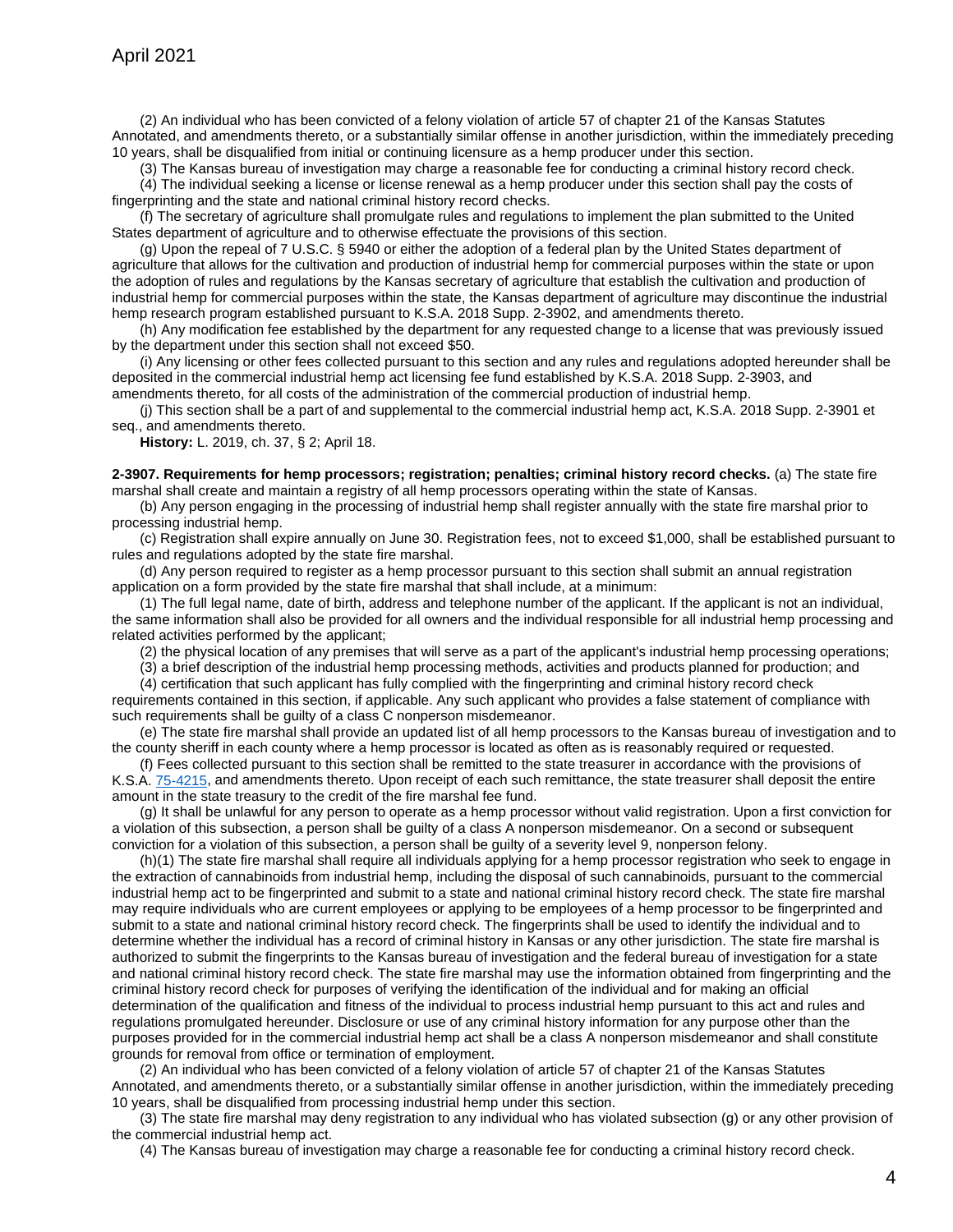(5) The individual seeking authorization to extract or dispose of cannabinoids from industrial hemp pursuant to this section shall pay the costs of fingerprinting and the state and national criminal history record check.

(6) Local and state law enforcement officers and agencies shall assist in taking and processing an individual's fingerprints as authorized by this section.

(i)(1) The state fire marshal shall promulgate rules and regulations to carry out the provisions of this section, including, but not limited to, rules and regulations on:

(A) The denial, conditioning, renewal or revocation of registration;

(B) the creation of multiple classes of registrations based upon the scope of hemp processing activities of an applicant;

(C) construction and safety standards for processing facilities;

(D) security measures;

(E) inventory control;

(F) maintenance of records;

(G) access to and inspection of records and processing facilities by the state fire marshal and law enforcement agencies;

(H) the collection and disposal of any cannabinoids extracted during the processing of industrial hemp that cannot be lawfully sold in this state; and

(I) the transportation of industrial hemp or hemp products.

 $(2)$  The state fire marshal may grant an exemption from the application of a specific requirement of rules and regulations promulgated under paragraph (1), unless the state fire marshal determines that the condition, structure or activity that is or would be in noncompliance with such requirement would constitute a distinct hazard to life or property. Any such exemption shall be granted only upon written request of a registrant or applicant for registration that clearly demonstrates that enforcement of a specific requirement of a rule and regulation will cause unnecessary hardship as determined by the state fire marshal.

(j) The Kansas department of agriculture and the state fire marshal shall coordinate with one another, including providing any requested information from the other, regarding industrial hemp licensees, hemp processors and hemp processor applicants necessary for the enforcement of any laws or rules and regulations relating to industrial hemp.

(k) This section shall be a part of and supplemental to the commercial industrial hemp act, K.S.A. 2021 Supp. [2-3901](http://www.ksrevisor.org/statutes/chapters/ch02/002_039_0001.html) et seq., and amendments thereto.

**History:** L. 2019, ch. 37, § 4; L. 2021, ch. 76, § 5; April 29.

**2-3908. Unlawful hemp products; penalties; exceptions.** (a) (1) It shall be unlawful for any of the following hemp products to be manufactured, marketed, sold or distributed by any person in the state of Kansas:

(A) Cigarettes containing industrial hemp;

- (B) cigars containing industrial hemp;
- (C) chew, dip or other smokeless material containing industrial hemp;
- (D) teas containing industrial hemp;
- (E) liquids, solids or gases containing industrial hemp for use in vaporizing devices; and

(F) any other hemp product intended for human or animal consumption containing any ingredient derived from industrial hemp that is prohibited pursuant to the Kansas food, drug and cosmetic act, K.S.A. [65-636](http://www.ksrevisor.org/statutes/chapters/ch65/065_006_0036.html) et seq., and amendments thereto, and the commercial feeding stuffs act, K.S.A. [2-1001](http://www.ksrevisor.org/statutes/chapters/ch02/002_010_0001.html) et seq., and amendments thereto. This subparagraph shall not otherwise prohibit the use of any such ingredient, including cannabidiol oil, in such hemp products.

(2) As used in this subsection:

(A) "Human or animal consumption" means:

(i) Ingested orally; or

(ii) applied by any means such that an ingredient derived from industrial hemp enters the human or animal body.

(B) "Intended for human or animal consumption" means:

(i) Designed by the manufacturer for human or animal consumption;

(ii) marketed for human or animal consumption; or

(iii) distributed with the intent that it be used for human or animal consumption.

(b)(1) It shall be unlawful for any of the following hemp products to be marketed, sold or distributed to any person in Kansas who is not registered as a hemp processor pursuant to K.S.A. 2021 Supp. [2-3907,](http://www.ksrevisor.org/statutes/chapters/ch02/002_039_0007.html) and amendments thereto, or who does not possess a license by the Kansas department of agriculture under any commercial plan established pursuant to K.S.A. 2021 Supp. [2-3906,](http://www.ksrevisor.org/statutes/chapters/ch02/002_039_0006.html) and amendments thereto, or the research program established pursuant to K.S.A. 2021 Supp. [2-](http://www.ksrevisor.org/statutes/chapters/ch02/002_039_0002.html) [3902,](http://www.ksrevisor.org/statutes/chapters/ch02/002_039_0002.html) and amendments thereto:

(A) Industrial hemp buds;

(B) ground industrial hemp floral material;

(C) ground industrial hemp leaf material; or

(D) any extract from industrial hemp with a delta-9 tetrahydrocannabinol concentration greater than 0.3% that will be further processed.

(2) No license or registration shall be required for the transport of hemp products described in paragraph (1) if such products are transported between hemp producers and hemp processors or between more than one hemp processor. Any such transportation of hemp products shall be subject to rules and regulations promulgated by the state fire marshal pursuant to this act.

(c)(1) Upon a first conviction for a violation of this section, a person shall be guilty of a class A nonperson misdemeanor.

(2) On a second or subsequent conviction for a violation of this section, a person shall be guilty of a severity level 9, nonperson felony.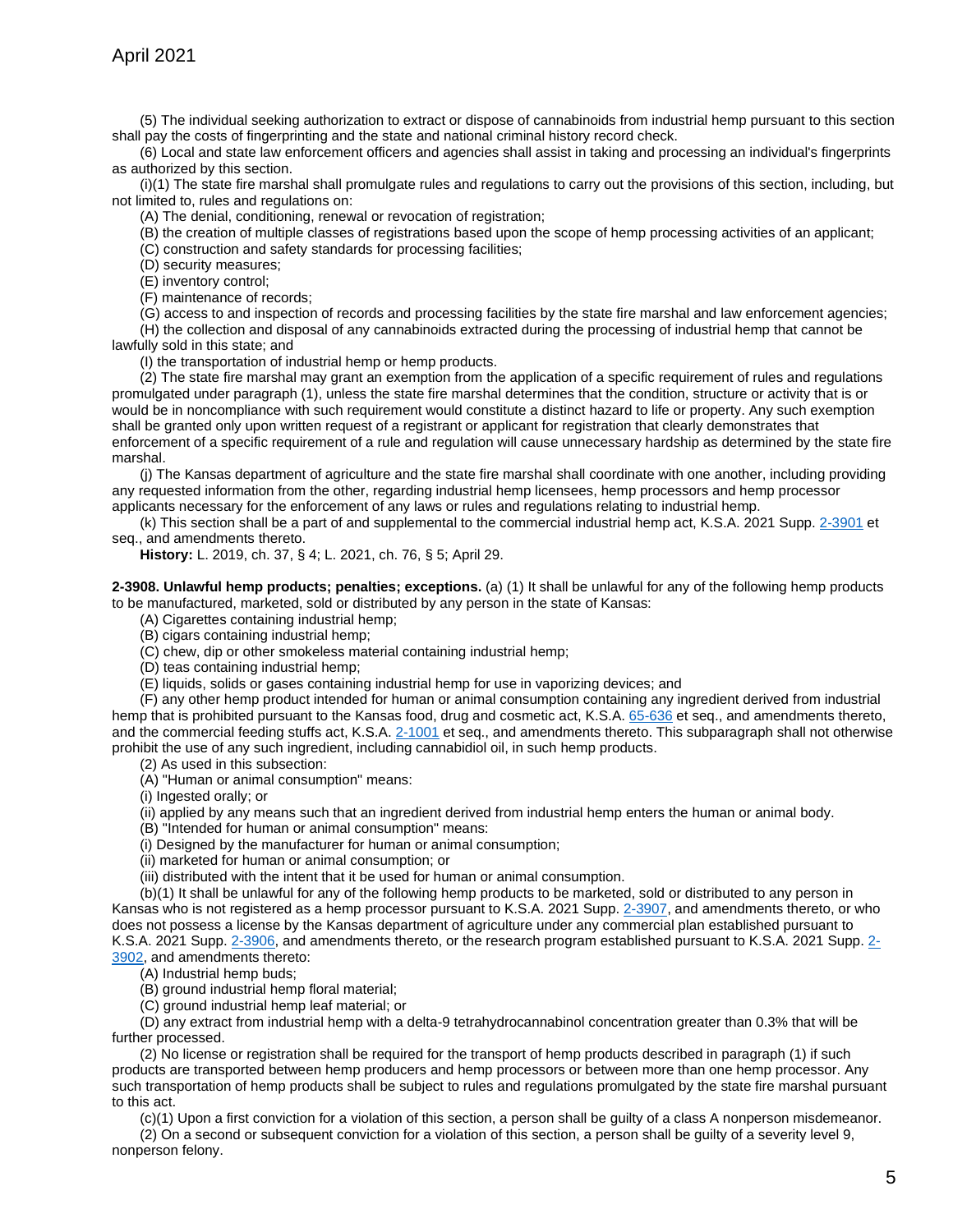(d) Nothing in this section shall prohibit:

(1) The use of any hemp product for research purposes by a state educational institution or affiliated entity; or

(2) the production, use or sale of any hemp product that is otherwise not prohibited by state or federal law.

(e) This section shall be a part of and supplemental to the commercial industrial hemp act, K.S.A. 2021 Supp. [2-3901](http://www.ksrevisor.org/statutes/chapters/ch02/002_039_0001.html) et seq., and amendments thereto.

**History:** L. 2019, ch. 37, § 5; L. 2021, ch. 76, § 6; April 29.

**2-3909. Disposal of waste by-products.** (a)(1) All solid waste, as defined in K.S.A. 65-3402, and amendments thereto, and all hazardous waste, as defined in K.S.A. 65- 3430, and amendments thereto, resulting from the cultivation, production or processing of industrial hemp under the commercial industrial hemp act shall be managed in accordance with all applicable solid and hazardous waste laws and regulations and the requirements of subsection  $(a)(2)$ .

 $(2)(A)$  If any such waste can be used in the same manner as, or has the appearance of, a controlled substance, as defined in K.S.A. 65-4101, and amendments thereto, all such waste shall be rendered unusable and unrecognizable before the waste is transported or disposed.

(B) This requirement shall not apply to waste that is managed as a hazardous waste and sent to a hazardous waste facility, as defined in K.S.A. 65-3430, and amendments thereto.

(3) For the purposes of this section, "unusable and unrecognizable" means that such waste can not be used in the same manner as, and does not have the appearance of, a controlled substance, as defined in K.S.A. 65-4101, and amendments thereto.

(b) Any violation of this section shall be considered an unlawful act for the purposes of K.S.A. 65-3409, and amendments thereto.

(c) This section shall be a part of and supplemental to the commercial industrial hemp act, K.S.A. 2018 Supp. 2-3901 et seq., and amendments thereto.

**History:** L. 2019, ch. 37, § 6; April 18.

**2-3910. Stop sale, use or removal order for violations of act.** In addition to any other remedy that the state fire marshal may exercise pursuant to the Kansas fire prevention code, K.S.A. [31-132](http://www.ksrevisor.org/statutes/chapters/ch31/031_001_0032.html) et seq., and amendments thereto, the state fire marshal may issue a stop sale, use or removal order whenever the state fire marshal reasonably believes that hemp products are being produced, sold or distributed in violation of the commercial industrial hemp act or any rules and regulations promulgated thereunder. No stop sale, use or removal order shall be valid for more than seven calendar days. No person who has been issued a stop sale, use or removal order shall process, sell, distribute, use or remove industrial hemp, hemp products or hemp waste until any such stop sale, use or removal order is revoked in writing by the state fire marshal. History: L. 2021, ch. 76, § 2; April 29.

**2-3911. Effective disposal of industrial hemp; requirements; criminal history record check.** (a) Whenever a person licensed under the commercial industrial hemp act is required to conduct effective disposal of industrial hemp pursuant to standards established by the controlled substances act, 21 U.S.C. 13 et seq., or under regulations adopted by the United States drug enforcement administration, the Kansas department of agriculture shall notify state or local law enforcement agencies with jurisdiction in the area in which the industrial hemp was grown that effective disposal is required.

(b) The department shall develop a plan for effective disposal of industrial hemp in coordination with the state or local law enforcement agency notified pursuant to subsection (a).

(c)(1) In order to carry out the provisions of this section, the department is authorized to perform any action necessary to ensure that effective disposal of industrial hemp occurs, including, but not limited to:

(A) Taking temporary possession of the industrial hemp;

(B) destroying the industrial hemp; or

(C) supervising and directing any appropriate method of effective disposal.

(2) The state or local law enforcement agency shall approve in advance any such action taken by the department or any person under the department's direction or supervision.

(d)(1) The secretary may require any employee or agent of the department who participates in the effective disposal of industrial hemp to be fingerprinted and to submit to a state and national criminal history record check annually. The secretary may use the information obtained from fingerprinting and the criminal history record check to verify the identity of the employee or agent and determine whether the employee or agent has been convicted of a felony violation of article 57 of chapter 21 of the Kansas Statutes Annotated, and amendments thereto, or a substantially similar offense in another jurisdiction, within the 10 years immediately preceding submission of such criminal history record check. The department is authorized to submit the fingerprints to the Kansas bureau of investigation and the federal bureau of investigation for a state and national criminal history record check.

(2) Local and state law enforcement officers and agencies shall assist in the taking and processing of fingerprints of such employee or agent of the department. Local law enforcement officers and agencies may charge a fee as reimbursement for expenses incurred in the taking and processing of fingerprints under this subsection. The department shall pay the costs of fingerprinting and the state and national criminal history record check.

(e) The department and the appropriate state or local law enforcement agency may seek reimbursement from any individual licensed under the commercial industrial hemp act for any costs incurred in conducting effective disposal of industrial hemp.

(f) The department shall have no authority to conduct effective disposal for any industrial hemp or cannabis plant produced by individuals not licensed under the commercial industrial hemp act.